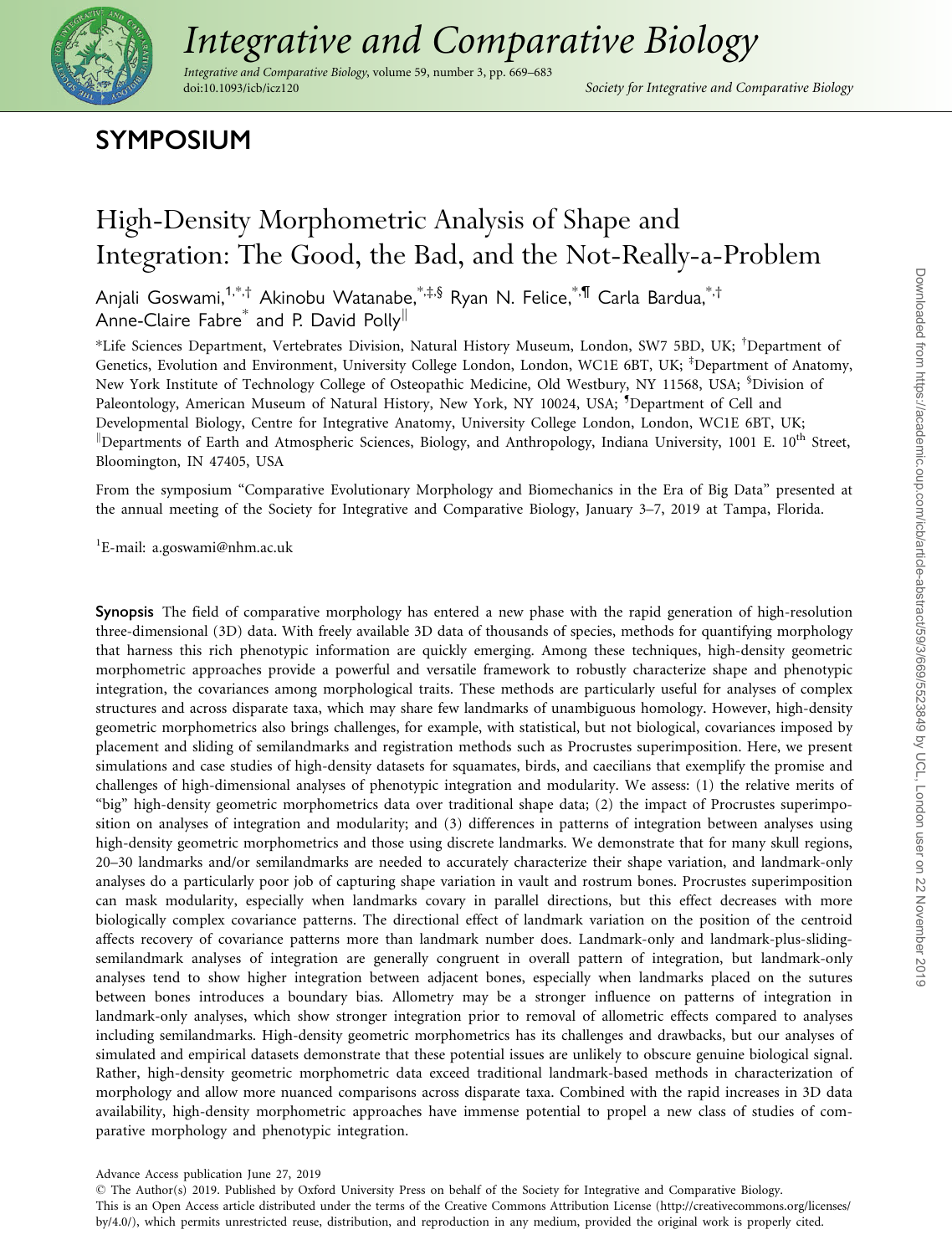#### <span id="page-1-0"></span>Introduction

Big data approaches to morphological studies have entered a new phase in recent years, due to the ubiquity of high-resolution imaging tools, such as microcomputed tomography imaging and surface scanning and photogrammetry ([Davies et al. 2017\)](#page-13-0). Open databases (Morphosource, Phenome10K, Digimorph, Morphomuseum, and institutional sites) now host three-dimensional (3D) image files for tens of thousands of specimens, meaning that obtaining access to 3D scans representing a substantial proportion of the extant, and even extinct diversity, for clades as large as all vertebrates, is rapidly become the expectation, rather than a pipe dream. These new datasets open new possibilities for investigating biological questions ([Collyer et al. 2015](#page-13-0)), including comparative analyses that can begin to quantify and analyse morphology at an extremely high level of detail across wider taxonomic scales (Fig. 1).

To date, most comparative studies using geometric morphometrics comparing morphology in a quantitative framework have either sampled closely related taxa that share substantial numbers of landmarks of unambiguous homology (i.e., Type I/II landmarks following [Bookstein \(1991\)](#page-13-0)) or sample a broader taxonomic scope but by using a much reduced number of landmarks. Alternatively, analyses may use traditional metrics, such as linear measurements, which capture some aspect of the morphology of functionally analogous regions (e.g., rostrum) that can be compared directly across diverse taxa, but provide very limited detail on morphology and cannot be used to reconstruct shape ([Marug](#page-14-0)á[n-](#page-14-0)Lobón and Buscalioni 2003). Recent years have seen development and refinement of geometric morphometric expansions of alternatives to homologous landmarks ([Bookstein 1991](#page-13-0)), with application of 3D sliding semilandmarks or pseudolandmarks. Published definitions of semilandmarks and



Fig. 1 Characterization of morphologically disparate taxa. (A) The disparity of biological shapes and presence and absence of homologous structures, as exemplified in the skulls of diapsids and amphibians and (B) the difficulty of locating discrete landmarks in some taxa, such as the strongly sutured skulls of birds, present challenges for the quantitative analysis of morphology. High-density semilandmarks (C) can capture the morphology of complex regions with far more detail and allow for comparisons of homologous structures across disparate taxa, resulting in (D) massive increases in dataset size for studies of comparative morphology. Bird data in (B, C) from [Felice and Goswami \(2018\).](#page-13-0)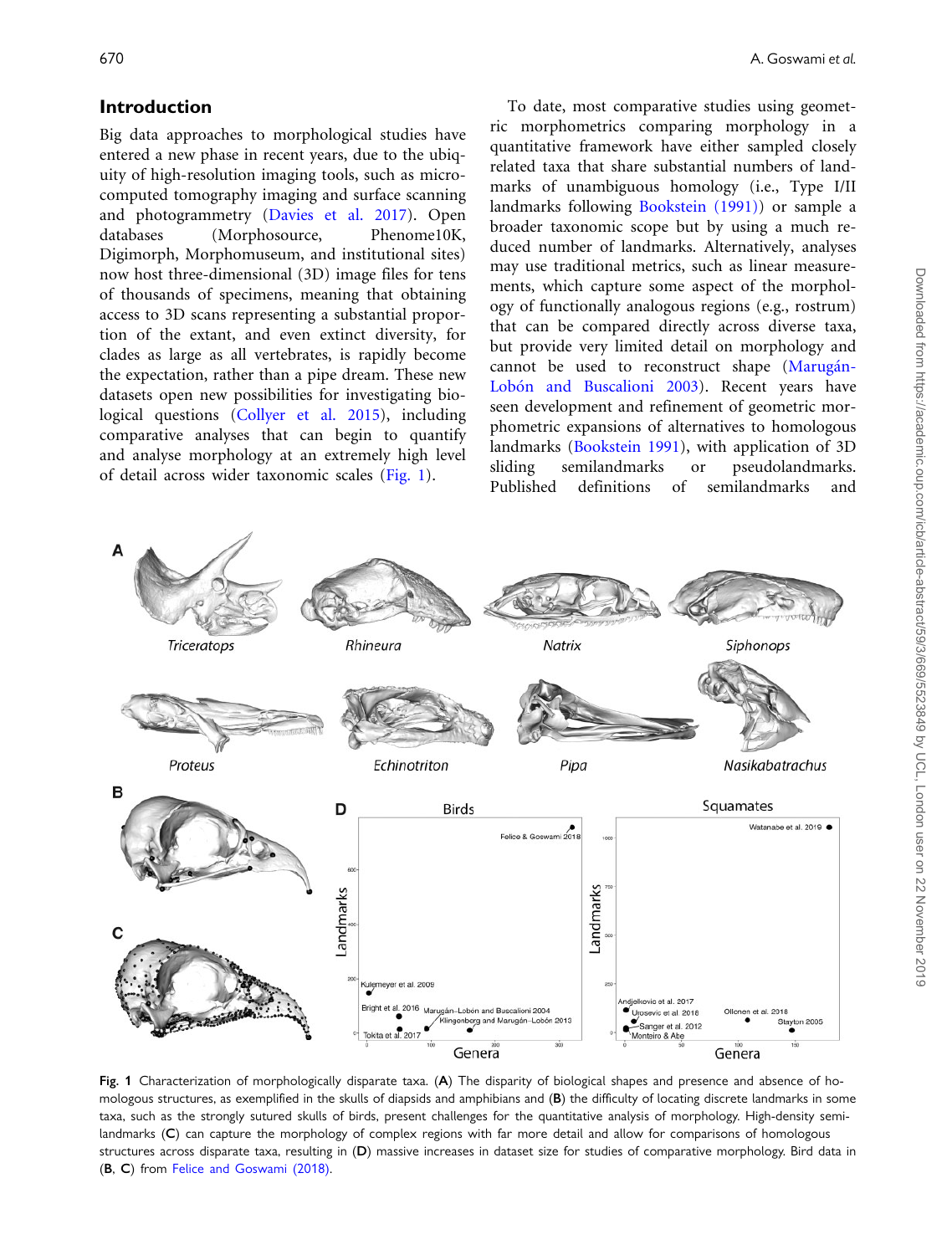pseudolandmarks are inconsistent and often interchangeable, but here, we refer to semilandmarks as those whose initial position is relative to landmarks with biological homology, whereas pseudolandmarks are entirely automatically placed without reference to anatomically defined landmarks, for example, by sampling uniformly from a surface mesh (e.g., auto3dgm, [Boyer et al. 2015](#page-13-0); Generalized Procrustes Surface Analysis, [Pomidor et al. 2016\)](#page-14-0). Detailed descriptions, discussions, and comparisons of these methods ([Adams et al. 2004, 2013](#page-13-0); [Bardua](#page-13-0) [et al. 2019a](#page-13-0); [Bookstein et al. 2002](#page-13-0); [Boyer et al. 2015;](#page-13-0) [Gonzales et al. 2016](#page-13-0); [Gunz and Mitteroecker 2013;](#page-13-0) [Gunz et al. 2005](#page-13-0); [Mitteroecker and Gunz 2009](#page-14-0); [Rohlf](#page-14-0) [and Marcus 1993;](#page-14-0) [Vitek et al. 2017](#page-14-0); [Zelditch et al.](#page-14-0) [2004\)](#page-14-0) demonstrate the promise these methods offer for quantifying regions that are poorly characterized by use of only discrete landmarks, due to the lack of unambiguous homology across specimens or the presence of large areas without any appropriate structures at which to place landmarks. The lack of points of unambiguous homology becomes increasingly challenging with comparative studies across large clades. For example, ongoing work by our research team on tetrapod skulls identified a total of 12 Type I landmarks that could be reliably placed across the full cranial diversity of that clade, meaning that the vast majority of cranial morphology would go unsampled [\(Fig. 1\)](#page-1-0). Even for less speciose clades, such as the 32 extant genera of caecilian amphibians, this can be a highly limiting factor due to a large degree of variation in bone presence and suture patterns ([Bardua et al. 2019b](#page-13-0)). The second point is an issue at any scale of analysis, as many structures will only have discrete points, such as sutures, at their boundaries, meaning that most of the shape of the structure will be unsampled. For example, even in a clade with relatively conserved morphology such as birds, a high degree of bone fusion has limited previous studies to a small number of landmarks (e.g., 11–17 landmarks in [Bright et al. \[2016\]](#page-13-0); [Klingenberg](#page-13-0) [and Marug](#page-13-0)án-Lobón 2013) ([Fig. 1\)](#page-1-0).

While semilandmarks and pseudolandmarks are now frequently deployed to circumvent these landmark-only issues ([Polly 2008](#page-14-0)), questions have been raised about their necessity and applicability for the study of phenotypic integration and other topics in which the covariance structure of shape data is important [\(Cardini 2019;](#page-13-0) [Lele and](#page-13-0) [Richtsmeier 1990](#page-13-0); [Richtsmeier and Lele 2001\)](#page-14-0). Phenotypic integration refers to the correlation or covariance of traits due to genetic, developmental, or functional interactions ([Olson and Miller 1958\)](#page-14-0), and analysis of these relationships among traits relies on accurate quantification of their morphology and their correlations or covariances. Pseudolandmarks have not yet been used in studies of integration, and their use in such studies is likely hindered by their lack of reference to biological homology. In contrast, many studies have used semilandmarks to quantify the relationships among different elements or regions of structures ranging from the vertebrate skulls and mandibles (e.g., [Bardua et al. 2019a,](#page-13-0) [2019b;](#page-13-0) [Felice and Goswami 2018](#page-13-0); [Marshall et al.](#page-13-0) [2019](#page-13-0); [Parr et al. 2016](#page-14-0); [Watanabe et al. 2019;](#page-14-0) [Zelditch et al. 2009](#page-14-0)) to fish fins ([Larouche et al.](#page-13-0) [2018](#page-13-0); [Du et al. 2019\)](#page-13-0) to trilobite cranidia [\(Webster](#page-14-0) [and Zelditch 2011](#page-14-0)). For this reason, we focus here on the use of semilandmarks (and more specifically, sliding semilandmarks) in studies of phenotypic integration, and more broadly, on their contribution to comparative studies of morphological evolution.

The concerns about using semilandmarks for such analyses fall into two categories. First, and most broadly, all geometric morphometric data, including Type I/II landmarks as well as semilandmarks, require registration prior to analysis in order to remove the non-shape aspects of position, orientation, and isometric size. The most common method of registering specimens is generalized Procrustes superimposition [\(Rohlf 1990;](#page-14-0) [Rohlf and](#page-14-0) [Slice 1990\)](#page-14-0), which is a least-squares approach that minimizes variance across an entire landmark (and/ or semilandmark) configuration and rescales each configuration to unit centroid size. Because this approach minimizes variance across the entire configuration, it can have the effect of spreading variance across landmarks. In other words, it may shift variance from more variable landmarks to less variable ones and imposes a common scaling on a structure that may have differential scaling in different regions [\(Baab 2013](#page-13-0); [Klingenberg 2009](#page-13-0)), both of which can alter the covariance structure of the landmarks and change the inferred pattern of integration among traits. It has been recently asserted that this effect may be exacerbated in larger geometric morphometric datasets, such as those generated through the application of semilandmarks, although such an effect was not demonstrated, and assumed that the effects would reduce the ability to detect biological modularity in data ([Cardini 2019](#page-13-0)). Second, and more specifically, it has also been asserted that closely packed semilandmarks may falsely inflate the pattern of modularity (the division of structures into highlyintegrated, but semi-independent subunits) because the position of each semilandmark is conditional on its neighbors and therefore multiplication of semilandmarks could increase the total covariance within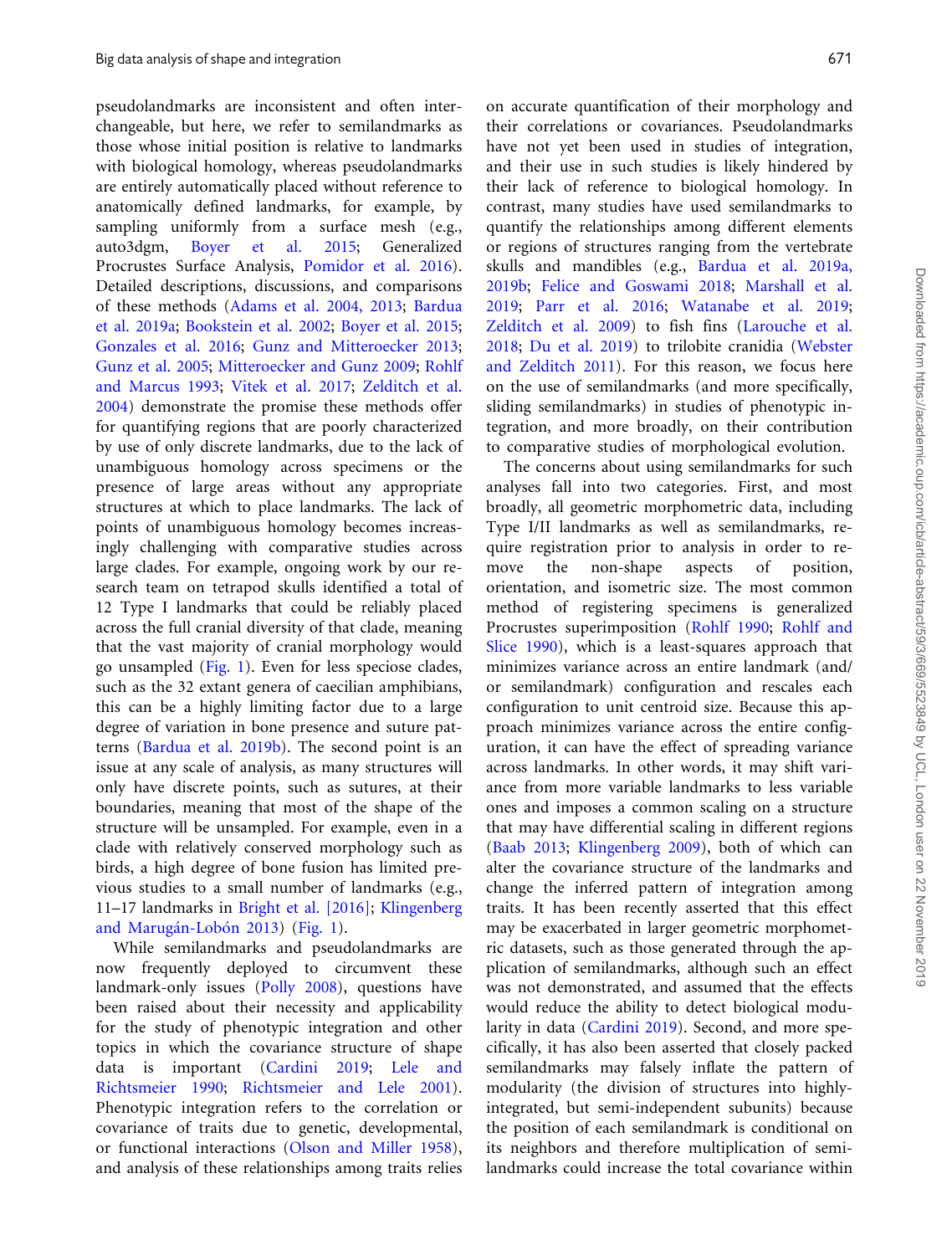<span id="page-3-0"></span>

Fig. 2 Landmark-only (A, D) and full landmark and semilandmark configurations (B, E) for caecilians (A, B) and squamates (D, E), and landmark sampling curves generated by LaSEC for (C) the frontal bone of caecilians and (F) the supraoccipital of squamates. Colours in A, B, D, and E indicate Procrustes variance at each landmark position, demonstrating that full and landmark-only configurations produce similar overall patterns but that some areas of high or low variance are entirely unsampled in landmark-only analyses. Sampling curve  $(C, F)$  illustrate that 25–35 landmarks and semilandmarks are required to confidently and robustly characterize the shape variation in these individual bones. Caecilian data from [Bardua et al. \(2019b\)](#page-13-0), and squamate data from [Watanabe et al. \(2019\).](#page-14-0)

a putative module. For these reasons, it has been suggested that "big data" is not necessarily better data when it comes to geometric morphometric analyses, especially analyses of phenotypic integration and modularity [\(Cardini 2019\)](#page-13-0).

Here, we examine these issues and their potential impact on phenomic analyses of phenotypic integration. To do so, we first assess whether the gains are worth these potential drawbacks by considering: (1) do high-density semilandmark datasets actually capture shape better than Type I/II landmark data? If so, we then consider the practical consequences of using these high-density data, or geometric morphometric data more generally, for analyses of phenotypic integration, by addressing: (2) does Procrustes superimposition mislead analyses of phenotypic integration and modularity; and (3) how do analyses of integration with high-dimensional semilandmarks compare to those with only landmarks?

# The effect of high-density geometric morphometric data on shape analyses

To quantify whether high-density semilandmark data add important additional information on morphology, we analysed two datasets. The first dataset is from a recently published study of the cranium of caecilian amphibians (Fig. 2A, B), with 16 cranial regions quantified across 32 genera using 53 landmarks and 687 curve and 729 surface sliding semilandmarks [\(Bardua et al. 2019b](#page-13-0)). The second is a recently published dataset of squamates (Fig. 2D, E), with 13 cranial regions quantified in 174 species with 47 landmarks and 595 curve and 580 surface sliding semilandmarks [\(Watanabe et al](#page-14-0). 2019). To examine how many landmarks/semilandmarks are required to capture the shape of a region in these datasets, we implemented Landmark Sampling Evaluation Curve (LaSEC) analysis, using the 'lasec' function in the R package LaMDBA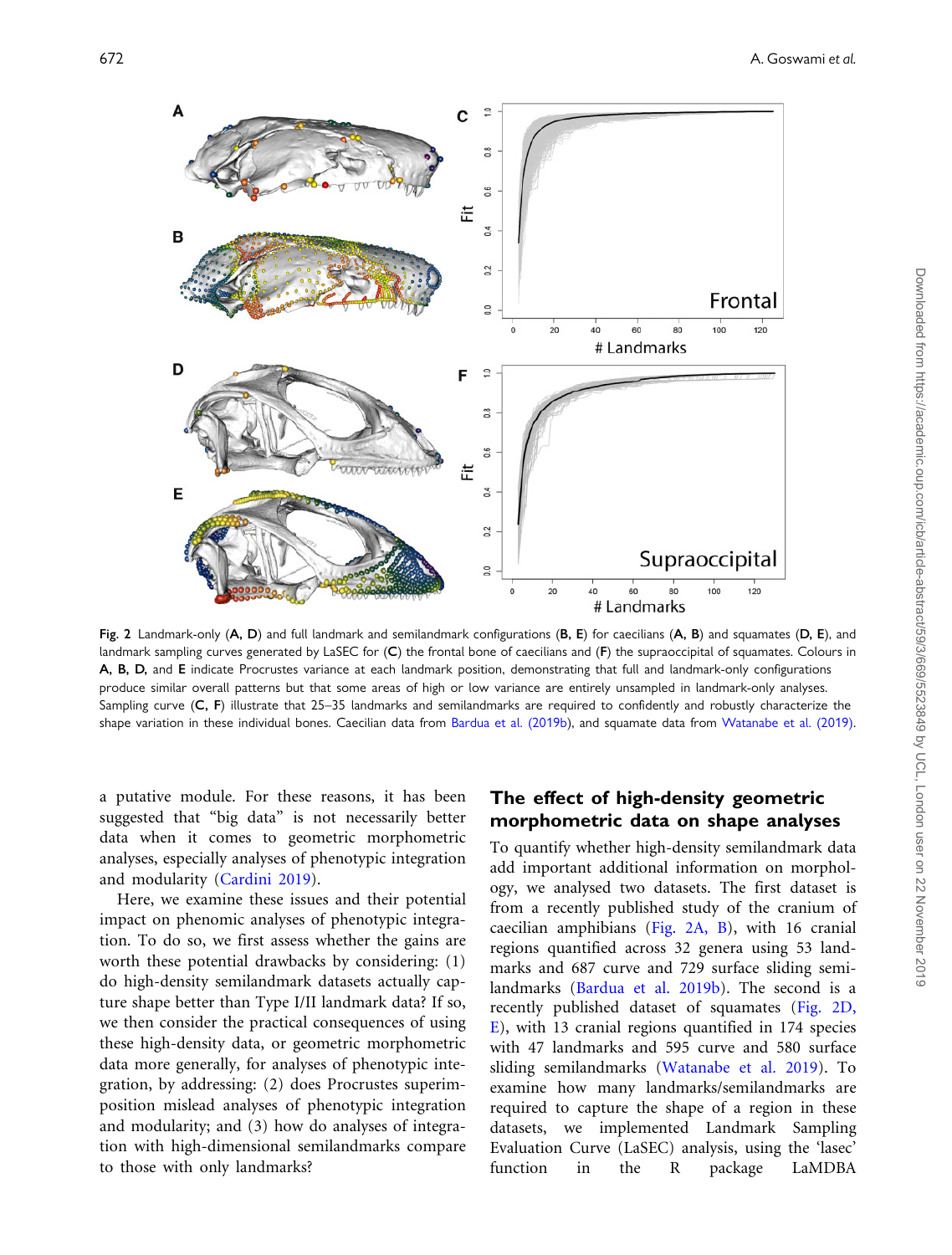| Table 1 Results from performing LaSEC with 1000 iterations on individual cranial partitions of extant caecilian datasets |  |  |  |  |  |  |  |
|--------------------------------------------------------------------------------------------------------------------------|--|--|--|--|--|--|--|
|                                                                                                                          |  |  |  |  |  |  |  |

|                                     |                | # landmarks     |              |              |              | Fit of landmark-only    |
|-------------------------------------|----------------|-----------------|--------------|--------------|--------------|-------------------------|
| Structure                           | # landmarks    | + semilandmarks | $Fit = 0.90$ | $Fit = 0.95$ | $Fit = 0.99$ | dataset                 |
| Basisphenoid                        | $\overline{4}$ | 155             | 15           | 25           | 69           | 0.583                   |
| Frontal                             | 4              | 125             | 13           | 21           | 61           | 0.617                   |
| Jaw joint                           | 3              | 50              | 13           | 19           | 37           | 0.306                   |
| Maxillopalatine (interdental shelf) | 4              | 110             | 13           | 19           | 52           | 0.782                   |
| Maxillopalatine (lateral surface)   | 3              | 134             | 14           | 23           | 64           | 0.238                   |
| Maxillopalatine (palatal surface)   | 5              | 75              | 13           | 19           | 44           | 0.602                   |
| Nasopremaxilla (dorsal surface)     | 7              | 148             | 13           | 21           | 61           | 0.684                   |
| Nasopremaxilla (palatal surface)    | 3              | 59              | 8            | 12           | 29           | 0.770                   |
| Occipital condyle                   | 2              | 34              | 11           | 15           | 27           | NA (only two landmarks) |
| Occipital region                    | 5              | 153             | 16           | 27           | 73           | 0.605                   |
| Parietal                            | 3              | 126             | 11           | 18           | 51           | 0.361                   |
| Pterygoid                           |                | 50              | 7            | 10           | 24           | <b>NA</b>               |
| Quadrate (lateral surface)          | 2              | 57              | 12           | 18           | 38           | NA (only two landmarks) |
| Squamosal                           | 4              | 104             | 15           | 25           | 61           | 0.574                   |
| <b>Stapes</b>                       |                | 20              | 10           | 12           | 17           | <b>NA</b>               |
| Vomer                               | 3              | 69              | 12           | 18           | 41           | 0.538                   |

Values for Fit = 0.9, 0.95, and 0.99 denote the median number of randomly subsampled landmarks degree of fit (0 to 1) of randomly subsampled landmark configurations and fixed-only datasets to the respective full high-dimensional coordinate data. Separate analysis of landmarks + curve sliding semilandmarks was not conducted for caecilians, as curves for some regions (e.g., maxillopalatine) were not homologous and removed prior to analyses. For details and definitions of cranial regions, see [Bardua et al. \(2019b](#page-13-0)).

([Watanabe 2018](#page-14-0)). This function subsamples the original dataset through random addition of landmarks and semilandmarks, determining the fit of each reduced dataset to the complete dataset, and repeating this for a selected number of iterations. Fit is calculated based on Procrustes distance between the full and subsampled datasets with respect to position of the specimens in high-dimensional morphospace (i.e., not position of the landmarks). We performed LaSEC for (1) landmarks-only and (2) subsampled landmarks and semilandmarks (curve and surface points) for the caecilian and squamate datasets, for individual cranial regions. The function generates a sampling curve (Fig.  $2C$ , F), where a plateau in the curve signifies stationarity in characterization of shape variation and fewer landmarks than the plateau indicates inadequate characterization. We compared the fit of the landmark-only and full datasets and also determined the number of landmarks and semilandmarks that would have been sufficient for each region, given a required fit of 0.9, 0.95, and 0.99 between the reduced and complete datasets (Tables 1 and [2\)](#page-5-0). To compare the relative contribution of curve and surface semilandmarks to shape characterization, we further conducted LaSEC analysis comparing the fit of landmarks and curve sliding semilandmarks to the full dataset of landmarks and

curve and surface sliding semilandmarks to the squamate dataset.

These analyses demonstrate that landmark-only datasets do not fully capture the variation of these analysed structures, with the fit between landmarkonly and full landmark plus semilandmark datasets ranging between 0.24 and 0.81 for individual cranial regions. To achieve a fit of 0.95 to a high-density dataset, cranial regions need to be sampled by  $>20$ landmarks and semilandmarks. While this cannot distinguish between the value of large numbers of landmarks and similarly large numbers of curve and/or surface sliding semilandmarks, it is uncontroversial that semilandmarks can sample more morphology than Type I/II landmarks. In these datasets, for example, our attempt to maximize representation of cranial structures with Type I/II landmarks resulted in 2–7 landmarks sampled per region, in comparison to the  $>20$  landmarks and semilandmarks that our analyses estimated, which are needed to represent the variation in each region. Thus, landmark data alone are insufficient to fully characterize morphological variation for many datasets. In terms of the respective contribution of curve and surface sliding semilandmarks to characterizing variation, the addition of curve sliding semilandmarks alone is a vast improvement on landmark-only analyses,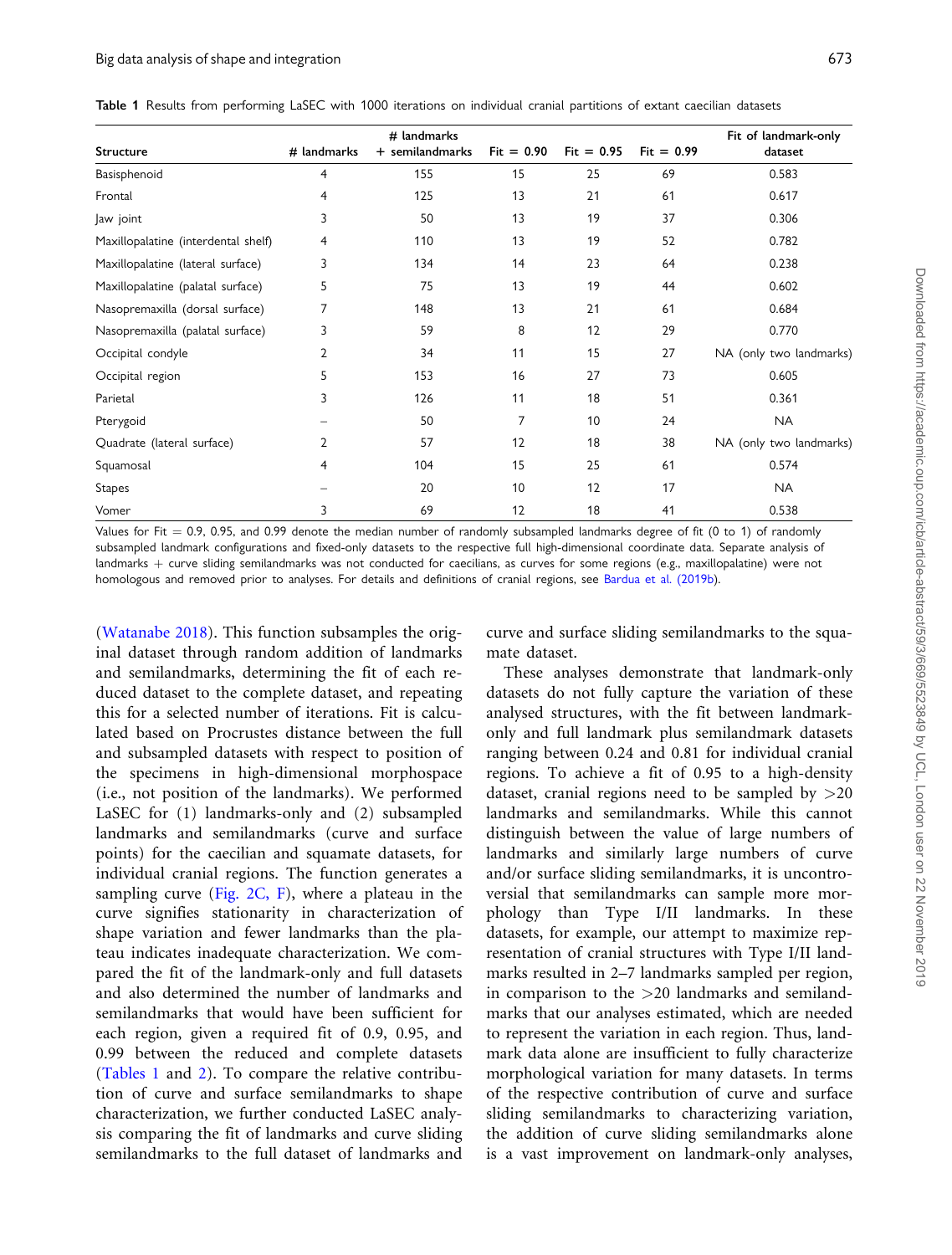| Structure         | # LMs | $#$ curve<br>sLMs | # surface<br>sLMs | $Fit = 0.90$ | $Fit = 0.95$ | $Fit = 0.99$ | Fit of landmark-<br>only dataset | Fit of landmark +<br>curve dataset |
|-------------------|-------|-------------------|-------------------|--------------|--------------|--------------|----------------------------------|------------------------------------|
| Premaxilla        | 4     | 35                | 39                | 15           | 23           | 49           | 0.713                            | 0.981                              |
| Nasal             | 4     | 40                | 42                | 15           | 25           | 54           | 0.664                            | 0.977                              |
| Maxilla           | 5     | 65                | 92                | 16           | 27           | 74           | 0.696                            | 0.913                              |
| Jugal             | 3     | 60                | 31                | 13           | 20           | 51           | 0.645                            | 0.962                              |
| Frontal           | 4     | 40                | 86                | 14           | 25           | 66           | 0.721                            | 0.993                              |
| Parietal          | 4     | 60                | 34                | 16           | 28           | 64           | 0.647                            | 0.987                              |
| Squamosal         | 3     | 30                | 19                | 17           | 25           | 43           | 0.452                            | 0.993                              |
| Jaw joint         | 4     | 20                | 18                | 20           | 27           | 38           | 0.484                            | 0.999                              |
| Supraoccipital    | 5     | 60                | 67                | 30           | 55           | 90           | 0.597                            | 0.979                              |
| Occipital condyle | -     | 15                | 22                | 22           | 27           | 34           | N/A                              | 0.988                              |
| Basioccipital     | 4     | 60                | 58                | 14           | 26           | 66           | 0.805                            | 0.982                              |

<span id="page-5-0"></span>Table 2 Results from performing LaSEC with 1000 iterations on individual cranial partitions of extant squamate datasets

Values for Fit = 0.9, 0.95, and 0.99 denote the median number of randomly subsampled landmarks required for respective degree of fit of randomly subsampled landmark configurations to the respective full (landmark + curve and surface sliding semilandmark) dataset. Fit of landmark-only and landmark + curve sliding semilandmark datasets compared to full dataset is also provided for comparison, demonstrating that the addition of curve sliding semilandmarks alone greatly improves representation of shape over landmark-only analyses (although see discussion regarding issues with curves for some highly-variable structures in the caecilian skull). The occipital condyle, pterygoid, and palatine are not listed as they lack either unique landmarks or surface sliding semilandmarks for some taxa. For details definitions of cranial regions, see [Watanabe et al. \(2019\).](#page-14-0)

with a fit of  $>0.9$  for all cranial regions in squamates and approaching a near perfect fit to the full dataset for relatively flat structures. However, it is important to note that the reason a similar analysis would be less informative, and thus was not conducted, for the caecilian dataset, is that some of the most variable regions, including the maxillopalatine and pteryoid, required the use of some non-homologous curves to accommodate variably present structures, such as the tentacular canal ([Bardua et al. 2019a, 2019b\)](#page-13-0). These curves were then excluded, with only landmarks and surface sliding semilandmarks used in further analyses. Thus, although curves may capture much of the morphological variation of the full landmark, curve, and surface dataset for many structures, they can be problematic and inapplicable in some of the most interesting, highly variable regions, particularly as comparisons expand across increasingly disparate taxa. Similarly, surface points cannot always be applied to all structures, such as the extremely narrow palatal region of snakes. Both curve and surface sliding semilandmarks provide important and complementary information on shape variation and our results demonstrate that both are improvements over analyses of landmarks alone for characterizing complex morphologies.

This result is further demonstrated by examining patterns of variance across landmarks and semilandmarks ([Fig. 2\)](#page-3-0). While the overall distribution of variance is similar in both datasets, large areas of the cranium are unsampled in landmark-only datasets, and thus some regions that are highly variable across taxa, such as the maxillopalatine of caecilians, are inadequately represented by landmarks. Thus, highdensity configurations clearly contain important aspects of shape variation that is not captured by landmark-only analyses.

# The effect of Procrustes superimposition on analyses of modularity

In order to assess how Procrustes superimposition impacts covariance patterns between landmarks and the ability to recover modular patterns from them, we performed a controlled series of simulation experiments in which we varied the degree of variability at each landmark, the direction of covariation, and the number of landmarks. Each experiment is described in detail below.

Experimental samples were modeled by randomly perturbing landmarks around a base configuration (or "archetype"; [Fig. 3A](#page-6-0)) based on a multivariate normal covariance matrix V that we varied systematically with each experiment ([Fig. 3B\)](#page-6-0). Each instance of V was given two modules in which covariances among landmarks (and semilandmarks) within modules was higher than between modules. The number of rows and columns (landmark coordinates) in  $V$  and the magnitude of their covariances was varied to match the conditions of each experiment. Residual variation was then simulated by post-multiplying the Cholesky decomposition of V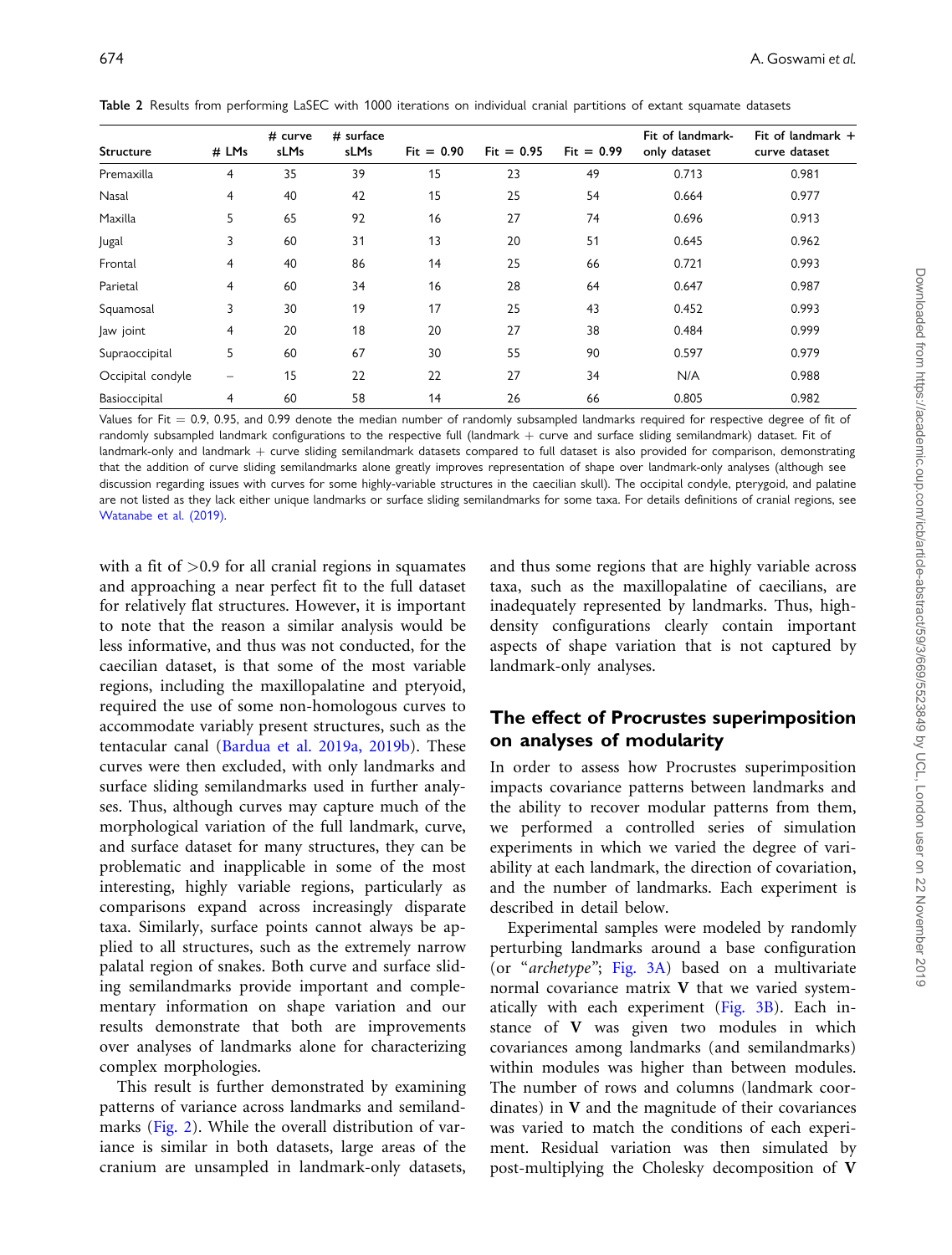<span id="page-6-0"></span>

Fig. 3 Simulation experiments 1 and 2 of the effect of Procrustes superimposition on covariance patterns and recovery of biological modules. Starting with a base archetype  $(A)$ , we perturbed variances and covariances  $(B)$  in each experiment, with resultant effects on shape centroids (C), to generate a sample of "naturally superimposed" shapes (D), which are then subjected to Procrustes superimposition. In Experiment 1, we test the effect of direction of covariance, with covariances of two modules set at  $90^\circ$  to each other (E), one module of invariant landmarks (F), and both modules with covariances oriented away from their respective centroids (G). In Experiment 2, we vary the magnitude of variance, with variances initially identical to that of Experiment 1 (H), and then reduced to 80% (I) and 60% (J). For each experiment, landmark configurations are shown on the left, and clusters of recovered modules are shown on the right.

by a  $kp \times n$  matrix of points drawn from  $n$  univariate normal distributions with mean of 0 and variance  $v$ , where  $k$  is the number of landmarks (and semilandmarks),  $p$  is the dimensionality of each landmark (or semilandmark), and  $n$  is the number of individuals in the sample. This multiplication produces a matrix of  $n$  individuals with  $kp$  landmarks (and semilandmarks) with covariance V. Finally, the residuals were added to the base configuration of landmarks (and semilandmarks) to produce a sample of shapes (Fig. 3D). Each simulated dataset consisted of 500 individual shapes unless otherwise noted.

Note that covariance between the x and  $y$  (and z) axes of a landmark produces a scatter of variation that has a directional orientation. For example, if a landmark has equal variances in both the x and  $y$ axes, any covariance between them will produce an ellipse of points with a major axis at an angle of 45°. For convenience, all coordinates were given the same variance, which produced this  $45^{\circ}$  angle in all landmarks (either in a positive or negative direction). For experiments where a more directionally complex

covariance pattern was desired, individual scatters of simulated residual points were rotated into new orientations (i.e., the ellipsoids in Fig. 3B were pivoted around their corresponding landmark into new orientations), which is equivalent to altering the variances and covariances of their coordinates.

In each experiment, we assessed the effect of Procrustes superimposition on recoverability of modules using two metrics: (1) we tested whether the original modular pattern was significantly supported after Procrustes superimposition using the covariance ratio (CR) coefficient randomization test [\(Adams 2016](#page-13-0)) and (2) we compared the modules recovered from the original and Procrustes superimposed shapes using hierarchical clustering analysis. The CR test determines whether the ratio of covariation within and between the original modules is strongly enough preserved to produce a statistically significant correlation compared to randomized modules. CR values are high when between module correlations are higher than within module correlations (i.e., when modules are not distinct) and they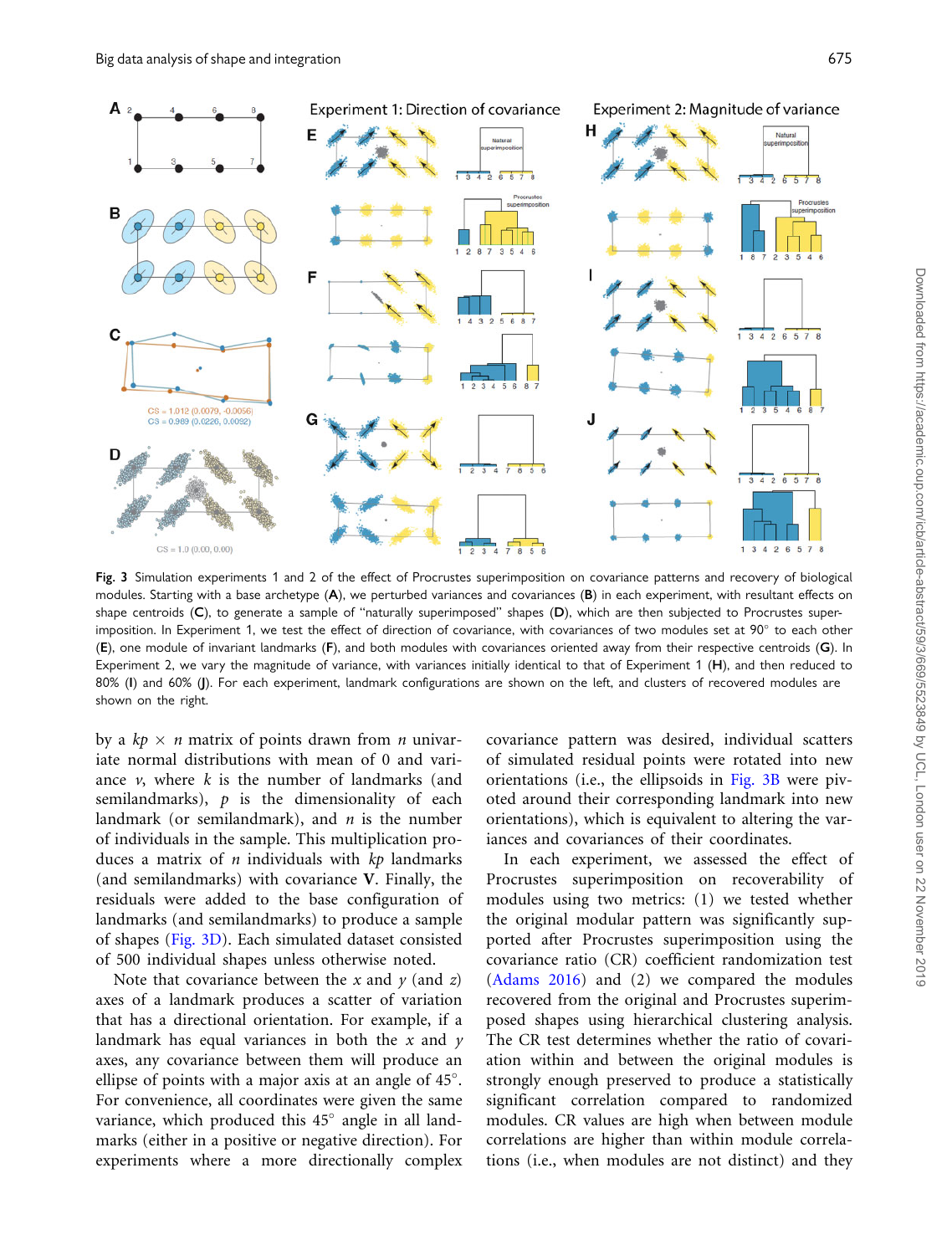decline toward 0 as modularity becomes stronger. Significance is tested by randomizing landmarks between modules and comparing the observed CR value with the distribution of randomized values [\(Adams 2016](#page-13-0)). The hierarchical clustering analysis used Ward's minimum variance linkage algorithm on a  $k \times k$  covariance matrix using canonical correlations between landmarks ([Goswami and Polly](#page-13-0) [2010](#page-13-0)). This approach minimizes total within-cluster variance to cluster landmarks and was used to determine whether the same organization of traits (i.e., modules) was recovered before and after Procrustes superimposition and whether that pattern matched the modules constructed in V. Hereafter, we refer to the original simulated shapes before Procrustes superimposition as "naturally superimposed," and we discuss the assumptions and implications of that concept further below. The number of significant modules in each cluster was estimated by comparing the observed eigenvalue structure to a null distribution derived from a Monte Carlo simulation using the same base shape but with zero covariance with 100 iterations (see [Goswami and Polly 2010;](#page-13-0) [Polly](#page-14-0) [and Goswami 2010\)](#page-14-0). All analyses were performed in Mathematica (Wolfram Research, 2018) using the Modularity for Mathematica (v. 2.0) and Geometric Morphometrics for Mathematica packages [\(Polly 2019;](#page-14-0) [Polly and Goswami 2010\)](#page-14-0).

#### Experiment 1: Direction of covariance

In this experiment, the direction of landmark covariance was systematically altered ([Fig. 3E–G\)](#page-6-0). A simple archetype of eight landmarks arranged in a rectangle with two modules of four landmarks symmetrically arranged to the left and right of the archetype's centroid was used. Correlations between landmarks within each module was set at 0.8, except for the second test where one module was given completely invariant landmarks except for a small amount of uncorrelated noise. In the first test, the orientation of covariance in the left module was set at positive  $45^\circ$  with respect to the length of the archetypal rectangle and in the right module it was set at  $135^{\circ}$ , which is  $90^\circ$  to the first module ([Fig. 3E](#page-6-0)). In the second test, the left module had four invariant landmarks and the right module was identical to the right module in the first test ([Fig. 3F\)](#page-6-0). In the third test of this experiment, the orientation of variation in both modules was such that each landmark had a positive covariance pointing away from its respective module's center ([Fig. 3G\)](#page-6-0).

In the first test in this experiment, Procrustes superimposition altered the covariance pattern so much that the original modules were unrecoverable. Despite having a strongly modular pattern that was easily recovered from the naturally superimposed data, the modules were not recovered from the Procrustes superimposed shapes. The pattern of covariance was strongly altered by Procrustes superimposition, which is seen visually in [Fig. 3E](#page-6-0) and indicated by their comparatively high CR value  $(CR = 1.27; P = 0.94)$ . Note that the centroids of the original shapes are highly variable in their position, with an unconstrained scatter that is nearly as large as the scatter of points around any of the landmarks (Fig.  $3E$ ). The stability of the centroid point turns out to be an important factor determining how much Procrustes superimposition alters the covariance pattern of the landmarks.

The second test, in which one module consisted of invariant landmarks, performed no better and arguably worse in terms of module recoverability ([Fig. 3F\)](#page-6-0). The two modules were not recoverable even from the naturally superimposed data, largely because the "invariant" module is not truly modular because its landmarks do not covary. The dendrogram based on the naturally superimposed shapes recovered a tight cluster between the four landmarks in the right module, but they were not significantly distinguished from the landmarks of the left "module" based on the eigenvalue variance randomization tests. Similarly, only one module was recovered from the Procrustes superimposed data, but there was no hint of similarity between the landmarks of the right module in the dendrogram. CR was also high and non-significant  $(CR = 1.14;$  $P = 0.30$ ). The position of the centroid of the naturally superimposed shapes was more constrained than in the first test, although it was still quite variable.

In the third test, in which the direction of variation was symmetrically radial in each module instead of perfectly parallel, the true modular pattern was easily recovered ([Fig. 3G](#page-6-0)). Variability in the position of the centroid in the naturally superimposed shapes was much less than in the previous two tests, and much smaller than the variability at individual landmarks. The relative consistency of the position of the centroid is a result of the symmetry of the landmark variability. Because the original centroids are close together, changes in the overall pattern of covariance due to Procrustes superimposition are small. The CR test indicated that the original modules were recoverable after Procrustes superimposition ( $CR = 0.51$ ;  $P < 0.001$ ).

This experiment suggests that the symmetry (or lack thereof) in the directions of covariance patterns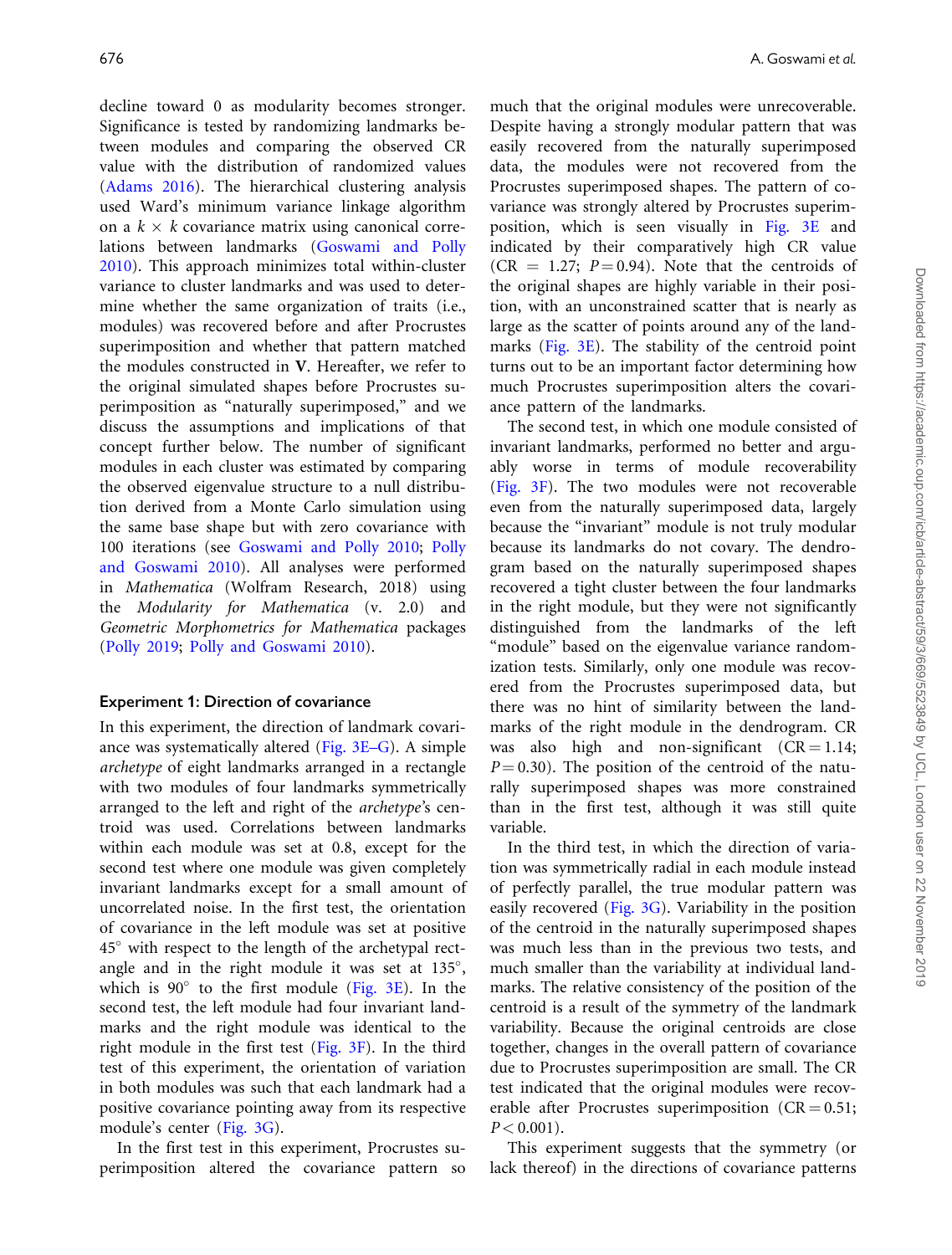within and between modules affects variability in position of the centroid from one shape to the next and that the degree of variation in the position of the centroid relative to variation in individual landmarks is a major determinant of how much Procrustes superimposition, which recenters shapes on their centroids, alters the covariance structure.

#### Experiment 2: Magnitude of variance

One possible interpretation of the first experiment is that the less variation there is in shape, the more constrained will be the position of the centroid and the less the covariance pattern will be altered by Procrustes superimposition. In the second experiment, we therefore tested whether the magnitude of shape variation has an effect on recoverability of modular patterns; it does not.

This experiment used the same directional covariance structure as in the first test of the previous experiment [\(Fig. 3E\)](#page-6-0) but systematically varied the amount of variance in the landmark coordinates ([Fig. 3H–J](#page-6-0)). The first test in Experiment 2 was stochastically identical to the first test in Experiment 1  $(CR = 1.25; P = 0.93)$ . In the second and third tests, the variance at each landmark was reduced to 80 and 60%, respectively (and the strength of covariance was maintained at 0.8). Even though variation in the position of the centroid was progressively smaller in the second and third tests [\(Fig. 3I, J](#page-6-0)), the CR coefficient remained approximately the same  $(CR = 1.24$  and 1.25;  $P = 0.90$  and 0.93) and the original modules were not recovered from the Procrustes superimposed data.

Even though the centroid position was less variable in the second and third tests, the effect of Procrustes superimposition on the covariance structure remained approximately constant because the centroid remained just as variable with respect to the variation at the individual landmarks. The translational and rotational components of Procrustes superimposition therefore had a proportionally similar effect on the relative positions of the landmarks (and therefore their covariance structure) regardless of the absolute magnitude of shape variation. This experiment shows that it is not the magnitude of shape variation *per se* that matters.

#### Experiment 3: Number of landmarks

The third experiment doubled and tripled the original number of landmarks to determine whether additional landmarks help minimize the effect of Procrustes superimposition ([Fig. 4A–C\)](#page-9-0). They do not (at least not without the contribution of other

factors, as explained below). The first test in this experiment [\(Fig. 4A](#page-9-0)) was stochastically identical to that in [Fig. 3E](#page-6-0) (CR = 1.28;  $P = 0.96$ ). In the second test, four new landmarks were added to each module positioned one-quarter of the way toward the respective center of the module [\(Fig. 4B\)](#page-9-0). In the third test, four more landmarks were added, these equidistant from the original four landmarks along the periphery of each module ([Fig. 4C](#page-9-0)). The direction of covariation of the new landmarks in each module was identical to its original four.

The addition of landmarks had no substantial effect on variation in the position of the centroid of the naturally superimposed shapes, and only minor improvements in the CR test  $(CR = 1.11$  and 1.09;  $P = 0.88$  and 1.00) and offered no improvement in the recoverability of modules. Because the additional landmarks covary in the same direction and with the same magnitude as the original landmarks, they do not constrain the position of the centroid and are thus equally affected by the Procrustes superimposition process. Therefore, the effects of Procrustes superimposition on covariance structure are not increased by the addition of landmarks (or semilandmarks), contra [Cardini \(2019\),](#page-13-0) but neither are they decreased.

#### Experiment 4: Direction of covariance II

The first three experiments indicate that Procrustes superimposition has a strong effect on the covariance matrix, and thus recoverability of modules, when variation in position of the centroid is only loosely constrained relative to variation in the individual landmarks. Neither the absolute variability nor the number of the landmarks has an effect, but the overall pattern of directionality of covariation in the landmarks does. The effect of Procrustes superimposition was minimized in the third test of the first experiment when directionality of variation was symmetric with respect to both the center of each module and the centroid of the entire shape.

Next, we tested how random patterns of directional variation within and between modules affect recoverability of modules ([Fig. 4D–F](#page-9-0)). Variation in real biological structures is much more directionally complex than any of the examples tested in the first experiment (e.g., [Zelditch et al. 1993\)](#page-14-0). It is difficult to imagine a biological example in which trait variation across a complex morphology is structured in entirely parallel or perpendicular directions. Thus, in this experiment we randomly oriented the direction of covariance at each landmark to produce a pattern that is not strictly symmetric as in the third test of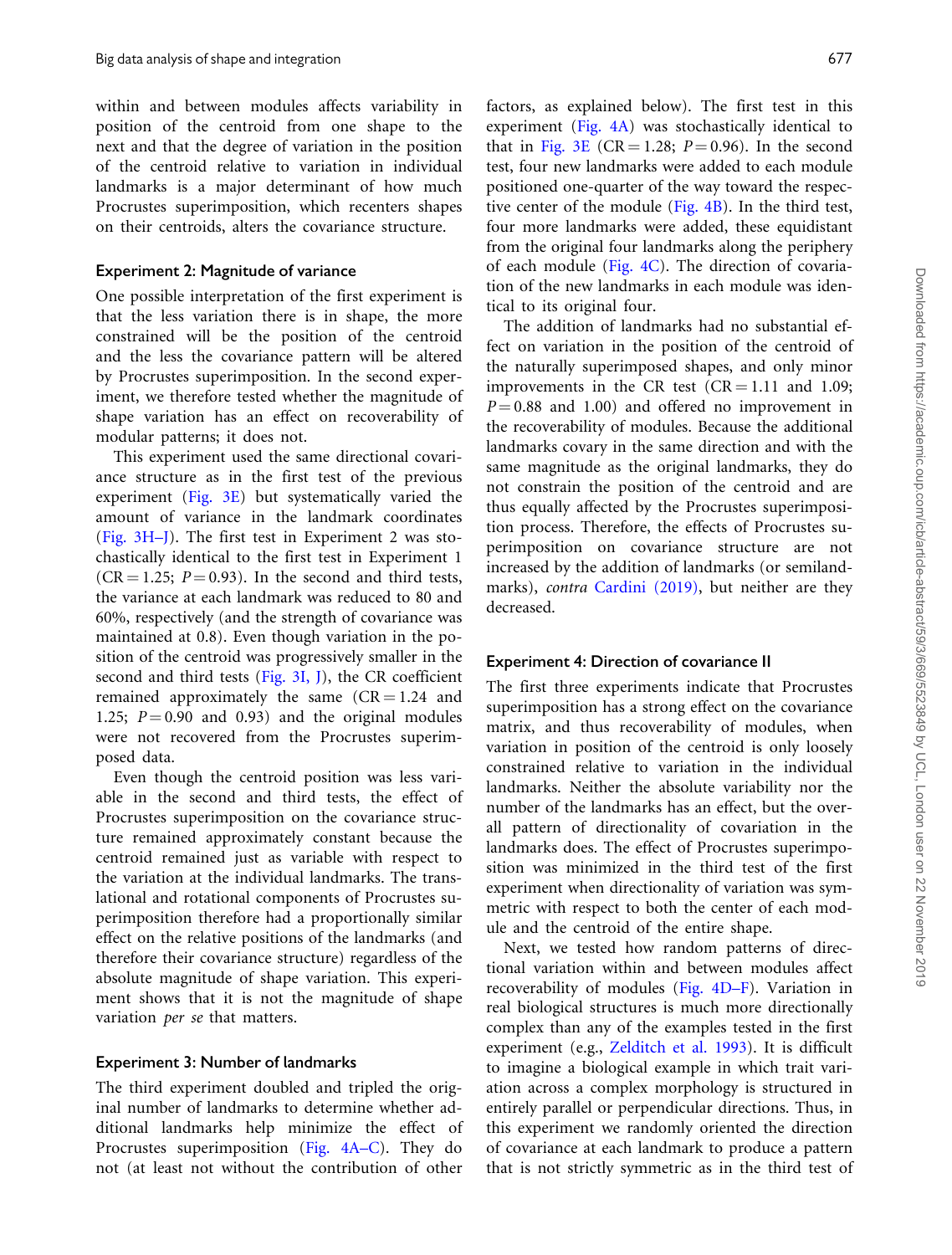<span id="page-9-0"></span>

Fig. 4 Simulation experiments 3–5 of the effect of Procrustes superimposition on covariance patterns and recovery of biological modules. In Experiment 3, we increase landmark numbers from the 8 landmarks of Experiment 1 (A), to 16 landmarks (B), and 24 landmarks (C). In Experiment 4, we vary the directionality of landmarks, from the symmetric variation of Experiment 1 (D) to random directions of variation (E, F). Finally, in Experiment 5, we combine the effects of Experiments 3 and 4, by randomly rotating landmarks for the initial set of 8 landmarks (G), and then 16 landmarks (H) and 24 landmarks (I). For each experiment, landmark configurations are shown on the left, and clusters of recovered modules are shown on the right.

the first experiment, but which varies in a more complex, and arguably more "biological" manner than any of the examples in the first experiment.

The first test of Experiment 4 used parameters identical to the first in Experiment 2 as a reference (Fig. 4D;  $CR = 1.27$ ;  $P = 0.96$ ), but in the second two tests (Fig. 4E, F) the directions of variation at each landmark were randomly rotated by  $0^\circ$  to 360°. In both cases, the effect was to dramatically constrain the position of the centroid with respect to the variation in the landmarks, to improve recoverability as measured by CR (CR = 0.42 and 0.74;  $P < 0.001$  and 0.01), and to recover the original modular patterns accurately. While Procrustes superimposition had a small effect on the covariance matrix and the perceived closeness of relation between landmarks in each module, this effect was minimal.

The results of the first experiment can now be reinterpreted in light of the fourth: it is not symmetric shape variation that matters as much as the lack of systematically directional variation. In both the first and second tests of the first experiment, the direction of variation at all landmarks was somewhat parallel. In the first experiment all of the landmarks shared half of their variation as a vertical

component, whereas in the second experiment all of the landmarks that varied shared their direction. The symmetrical pattern in the third test of the first experiment performed no better than the random patterns in the second and third tests of the fourth experiment. Regardless of whether the landmark variation is directionally random or symmetrical, the effect is to severely constrain variation in the position of the centroid relative to the landmarks, and therefore to minimize the effects of Procrustes superimposition on the covariance matrix.

# Experiment 5: Direction of covariance and number of landmarks

If the complexity of the directional variation matters, then more landmarks should increase that complexity if their direction of variation is independent. We tested that possibility in our fifth and final experiment (Fig. 4G–I). We used the same 8, 16, and 24 landmarks as in the third experiment, but this time randomly rotated the direction of variation at each landmark. When the major axis of variation at each landmark is oriented in a different direction, increasing the number of landmarks has a positive effect on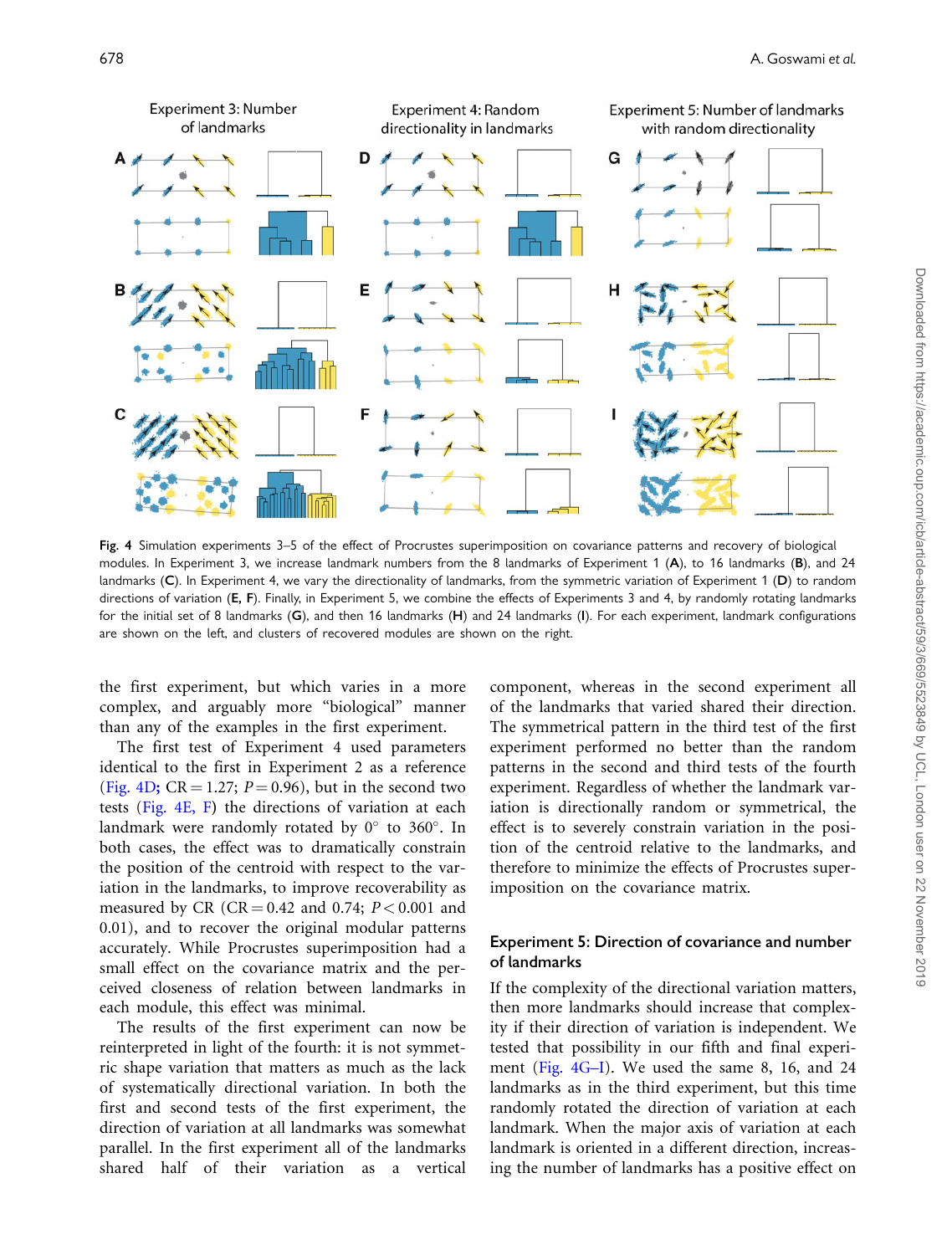the recoverability of modules. As the number of landmarks increased, the CR ratio declined (CR  $=$ 0.34 and  $P < 0.001$  for  $k = 8$ , CR = 0.17 and  $P = 0.00$ for  $k = 16$  and  $CR = 0.18$  and  $P < 0.001$  for  $k = 24$ ). With 24 landmarks with randomly varying directionality, Procrustes superimposition had little visible effect on the covariance pattern or on the modularity dendrogram [\(Fig. 4I](#page-9-0)).

### Further considerations on centroids and natural superimpositions

The original simulated shapes before Procrustes superimposition can be considered to be in their "natural" superimposition, especially if the base shape has a centroid size of one. The concept of "natural superimposition" warrants philosophical consideration. It is a biologically vague idea, yet the crux of the issue of whether Procrustes superimposition alters the "real" covariances between landmarks depends upon the idea of a "natural superimposition." The strategy of the Procrustean paradigm in geometric morphometrics is to remove the so-called "nuisance" parameters of size, translation, and rotation by translating landmarks (and semilandmarks) so that the centroid of each shape is at the origin, scaling them to have centroid size of one, and rotating them to minimize the sum-ofsquared distance between shapes. Upon completion of the superimposition, the new shape data are placed in a single comparable coordinate system where their differences can be analysed, analogous to mean-centering normal variables and standardizing them to unit variance. The strategy we adopt here assumes that individuals are generated by some process (e.g., ontogenetic development) that produces variants on a general theme (our base landmark configuration, which we refer to as the archetype after Richard Owen's notion that vertebrate species were all variations on an underlying theme) with a covariance structure V that arises from the generating process. Since our modeling procedure ([Fig. 3A](#page-6-0)) generates residual variation from a multivariate normal covariance distribution with a mean of zero, the shapes are invariant with respect to translation and rotation; and since the residuals are all added to the same archetypal configuration of landmarks (and semilandmarks), they are also invariant in scale with respect to the process that generated them.

Individual simulated shapes, however, do not have a centroid size of one, their individual centroids are not aligned, they are not in optimal alignment, and their shapes are not the same as the archetype. [Figure 3C](#page-6-0) shows two simulated shapes along with their centroids to illustrate this fact. Instead, having a centroid size of one, a centroid centred at the origin, and an archetypal shape are properties of the mean of the simulated shapes ([Fig. 3D\)](#page-6-0). Thus, the simulated shapes are not aligned using Procrustes superimposition, but they are in the optimal alignment with regard to the process that generated them. This difference between the two alignments is the source of Procrustes-induced covariance patterns. Accurately representing the natural superimposition, and thus the processes generating shape variation, is a critical concern in most analyses employing geometric morphometrics, and thus understanding the cause of these deviations is an important theoretical and practical consideration.

The reason why the centroids are not perfectly aligned is because the generating process used in these examples makes no explicit reference to the centroid. Instead, the generating process produces random deviations from an archetypal configuration of landmarks with a modular covariance pattern. Each deviation has its own centroid, centroid size, and orientation relative to the archetype. One can imagine other generating processes that do make reference to the centroid (or, at very least, to a landmark that has an invariant position). For example, the development of the tribosphenic molar involves a process of tissue growth that begins with the apex of a particular tooth cusp (the protoconid) and via a cascade of molecular signaling and folding produces additional cusps in a complex pattern around the original one ([Jernvall 1995;](#page-13-0) [Thesleff and Sahlberg](#page-14-0) [1996](#page-14-0)). One can therefore say that the natural alignment of tribosphenic tooth shapes is invariant at the protoconid cusp tip with a variance and covariance structure determined by the cascade of subsequent cusp formation. [Polly \(2005\)](#page-14-0) simulated tooth shapes using an analogous cascading process that started with the protoconid landmark. But even in this example, the protoconid cusp is not equivalent to the centroid, which varies in its relative position depending on the arrangement of other cusp landmarks.

If there were a generating process that began with an object's centroid, such as development of a radially symmetric structure like a coral polyp (cf., [Budd](#page-13-0) [et al. 1994](#page-13-0)) the "natural" and Procrustes superimpositions could be nearly identical once standardized for size, rotation, and translation. But, as our experiments show, a complex pattern in the direction of variation around landmarks with respect to one another coupled with strong covariance has the effect of constraining the location of the centroid, regardless of the generating process. The greater the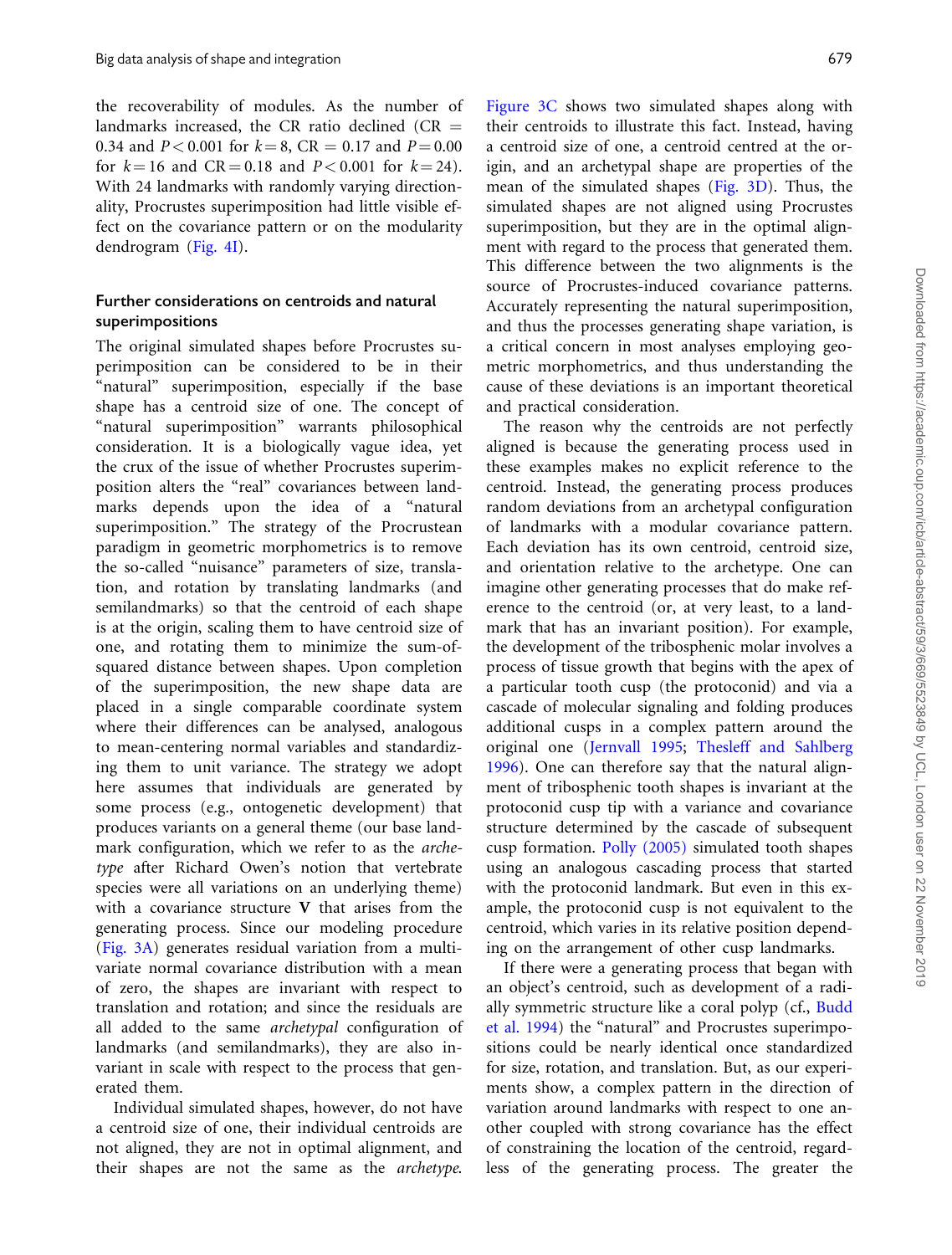complexity, the greater the constraint on the centroid position, and the more similar the "natural" and Procrustes superimpositions.

Presuming that real biological shapes have similar directional diversity of landmark variation within modules as in our fifth experiment, our results suggest that Procrustes superimposition is unlikely to interfere with the recoverability of modular patterns, even when the number of landmarks is small. Properties that matter for recoverability of modular patterns include: (1) variation in directional variation within and between modules and (2) centroids whose "natural" position varies little in proportion to variation in individual landmarks. Properties that do not matter for recoverability of modular patterns include: (1) total number of landmarks (or semilandmarks) and (2) absolute magnitude of shape variation.

Thus, on the question of whether the use of sliding semilandmarks exacerbates the effect of Procrustes superimposition on covariance structure [\(Cardini 2019](#page-13-0)), the results of our third experiment suggest that adding landmarks neither improves nor inhibits the recoverability of modules. The fact that the direction of variation in sliding semilandmarks tends to be fairly uniform as a result of their fitting procedure (e.g., [Perez et al. 2006](#page-14-0)) suggests that they will not improve recoverability to the same extent as covarying landmarks (or non-sliding semilandmarks) whose direction varies with respect to one another. However, sliding semilandmarks improve representation of complex structures, such as surfaces, far beyond the abilities of landmarks, and thus the increased complexity, and added variation in directionality of variation, will constrain centroid variation, improve the Procrustes fit relative to the "natural superimposition," and thus increase the accuracy of recovering modules for biological structures.

# Comparing analyses of integration with landmark and semilandmark datasets

In the above sections, we demonstrate that highdensity semilandmark datasets add important detail on morphology beyond that which is captured by Type I/II landmarks. In addition, our simulations indicate that Procrustes superimposition does not mislead analyses of integration in biologically realistic scenarios, that is, those with complex directions of variation sampled by geometric morphometric data, regardless of number of landmarks or semilandmarks. Finally, we address the question of how using semilandmarks in analyses of integration and

modularity may change results and interpretations of these quantities, compared to analyses based on landmarks alone. Because semilandmarks and sliding semilandmarks are not independent of each other due to their fitting procedure, there are expected effects on analyses of integration and modularity. Specifically, adjacent semilandmarks and sliding semilandmarks will be correlated because their placement is relative to each other, in addition to any biological correlation amongst the structures they represent. The effect of this fitting may be to exag-

gerate the correlations or covariance of proximal semilandmarks relative to those farther away, which may increase the appearance of modularity across regions. On the other hand, landmarks (and also curves based on element boundaries) may have the opposite effect. Because Type I landmarks in a structure such as a skull will be largely limited to sutures between elements, they may suffer from boundary bias, exaggerating the apparent integration of those elements compared to aspects of their respective morphologies that are not located at their point of juncture. It is important to recognize that both approaches suffer from statistical artefacts due to the nature of the data collection approach and may have opposing biases in reconstructing trait integration and modularity. Thus, the comparison of results generated by these different approaches is critical for identifying the magnitude and impact of their respective biases and artifacts.

In two recent studies of variational or static ([Marshall et al. 2019](#page-13-0)) and evolutionary ([Bardua](#page-13-0) [et al. 2019b](#page-13-0)) integration and modularity in caecilian crania, we conducted extensive analyses of integration across 16–17 cranial regions using 66 (Idiocranium russeli), 68 (Boulengerula boulengeri), or 53 (32 caecilian genera) landmarks and 1363- 1558 curve and surface sliding semilandmarks. These datasets were analysed using CR analysis ([Adams 2016](#page-13-0)) and a maximum likelihood approach ([Goswami and Finarelli 2016](#page-13-0)), with allometric and phylogenetic (for the intergeneric analysis) corrections. In both studies, results were compared across analyses of the full dataset and analyses of the landmark-only datasets. In the intergeneric study of evolutionary modularity, both datasets significantly supported a highly modular pattern (16 module model, full dataset CR = 0.59,  $P < 0.01$ ; landmarkonly dataset  $CR = 0.88$ ,  $P < 0.01$ ). Despite supporting a modular pattern, the landmark-only dataset returned a CR much closer to one, indicating relatively more integration among modules. In particular, the major differences were increased integration of the bones forming the cranial vault, which, in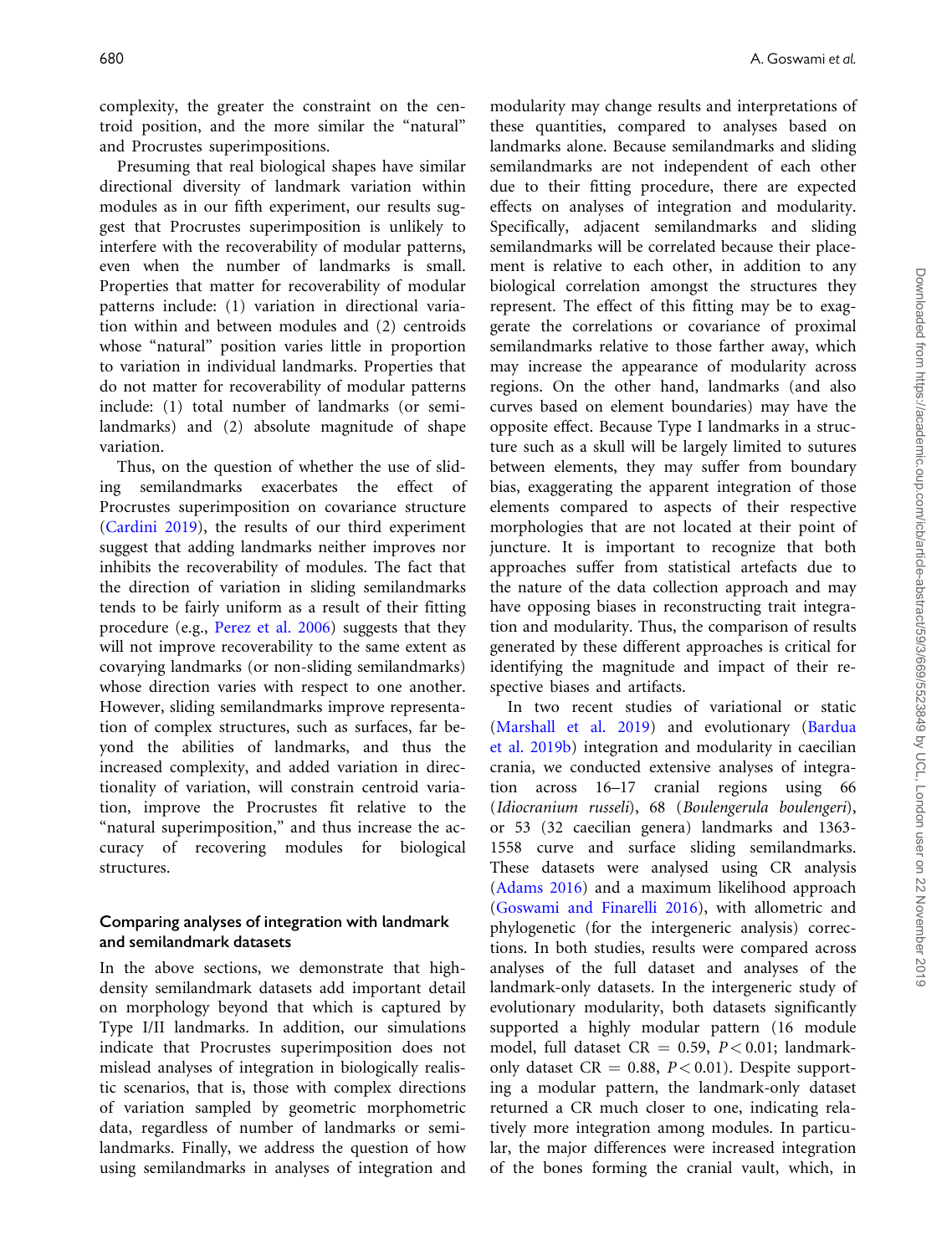landmark-only analyses are defined entirely by their sutures (mainly with each other), and reduced within-region integration in the landmark-only analyses, as expected (Fig. S2 in [Bardua et al. 2019b](#page-13-0)). A similar result is observed in the intraspecific study of two species of caecilieans [\(Marshall et al. 2019\)](#page-13-0), with all analyses again significantly supporting a highly modular skull. For example, CR analyses of the 17 module model for I. russeli were highly significant for the full dataset before (CR =  $0.621, P < 0.001$ ) and after ( $CR = 0.519$ ,  $P < 0.001$ ) allometric correction and with the landmark-only dataset before (CR  $= 0.851, P < 0.001$  and after allometric correction  $(CR = 0.738, P < 0.001)$ . As before, the landmarkonly analyses returned CR values closer to one, suggesting more integration than the analysis of the full dataset, and removing allometric effects resulted in reduced CR values, supporting a more modular pattern. Despite this overall consistency across datasets and analyses, examination of the pairwise CR values between regions, in addition to the mean CR across the full cranium, suggests the allometry may have a stronger influence on landmark-only analyses. For example, in the I. russeli dataset, landmark-only analyses identify 49 out of 120 region pairs with CR values  $>0.9$ , with some exceeding a value of one (indicating integration). Following removal of allometry, only 16 region pairs show CR values >0.9, and the overall pattern of integration across regions is congruent with the analysis of the full dataset. Allometric correction did not have a similar effect on the analyses of the full dataset. These results, while supporting that analyses are largely consistent across datasets, suggest that allometry may have a stronger influence on recovered patterns of integration in landmark-only datasets. If so, this effect may reflect the tendency for many landmarks to be placed at element boundaries, resulting in a stronger signal of structure size relative to the complexity of its shape, with the latter being better captured by semilandmarks.

### **Conclusions**

Capturing and quantifying morphology using high-resolution imaging has opened the door to high-density morphometric data analysis with semilandmarks or pseudolandmarks. Our analyses on both simulated and empirical datasets demonstrate that semilandmarks provide far more comprehensive, as well as accurate, characterizations of morphological variation than analysis of landmarks alone, which suffer from limitations to points that can be identified repeatedly on specimens and often leave large areas of complex structures entirely unsampled. However, these gains in quantifying morphology raise questions about the biases that these datasets may bring, in terms of quality of data, procedural artefacts, and ability to accurately recover attributes such as trait integration. Here we demonstrate that some of the concerns with geometric morphometric analysis of trait integration and modularity are unlikely to affect analyses of complex structures, such as those encountered in biological specimens. We also demonstrate that increasing landmark or semilandmark sampling alone does not exacerbate issues with procedures such as Procrustes analysis. We further suggest that analyses incorporating semilandmarks may be less influenced by boundary bias and allometric effects, which may exaggerate degree of integration across regions in landmark-only analyses, while analyses of sliding semilandmark may exaggerate within- region integration and betweenregion modularity. It remains a continuing challenge to develop methods that alleviate these effects. In doing so, we should prioritize improving the representation of morphology, rather than limiting future studies to existing methods that quantify complex structures with a small number of lengths or landmarks and leave much of the available biological information unused ([Collyer et al. 2015\)](#page-13-0). Similarly, most existing methods for the analysis of phenotypic integration and modularity are overly simplistic and incapable of accurately conveying the complex hierarchy of relationships across traits. Furthermore, most of these methods have not been developed or tested for high-density datasets, which will certainly present new challenges as these datasets become increasingly common in studies of phenotypic integration and morphological evolution. It is thus critical to remember that all methods have costs and benefits, including both landmarks and semilandmarks. Nonetheless, the benefits of high-density geometric morphometrics for more precisely representing morphology solves many issues with reconstructing the evolution of complex structures across disparate taxa and is a promising path forward for "Big Data" approaches to comparative morphology.

# Acknowledgments

This work is the product of many conversations with many people over many years, far too many to name, but especially Miriam Zelditch, Dean Adams, Chris Klingenberg, Paul O'Higgins, Julien Clavel, Marcela Randau, and Andrea Cardini. Some (maybe all) of them will disagree with parts of it, and some of them may disagree with all of it, but hopefully all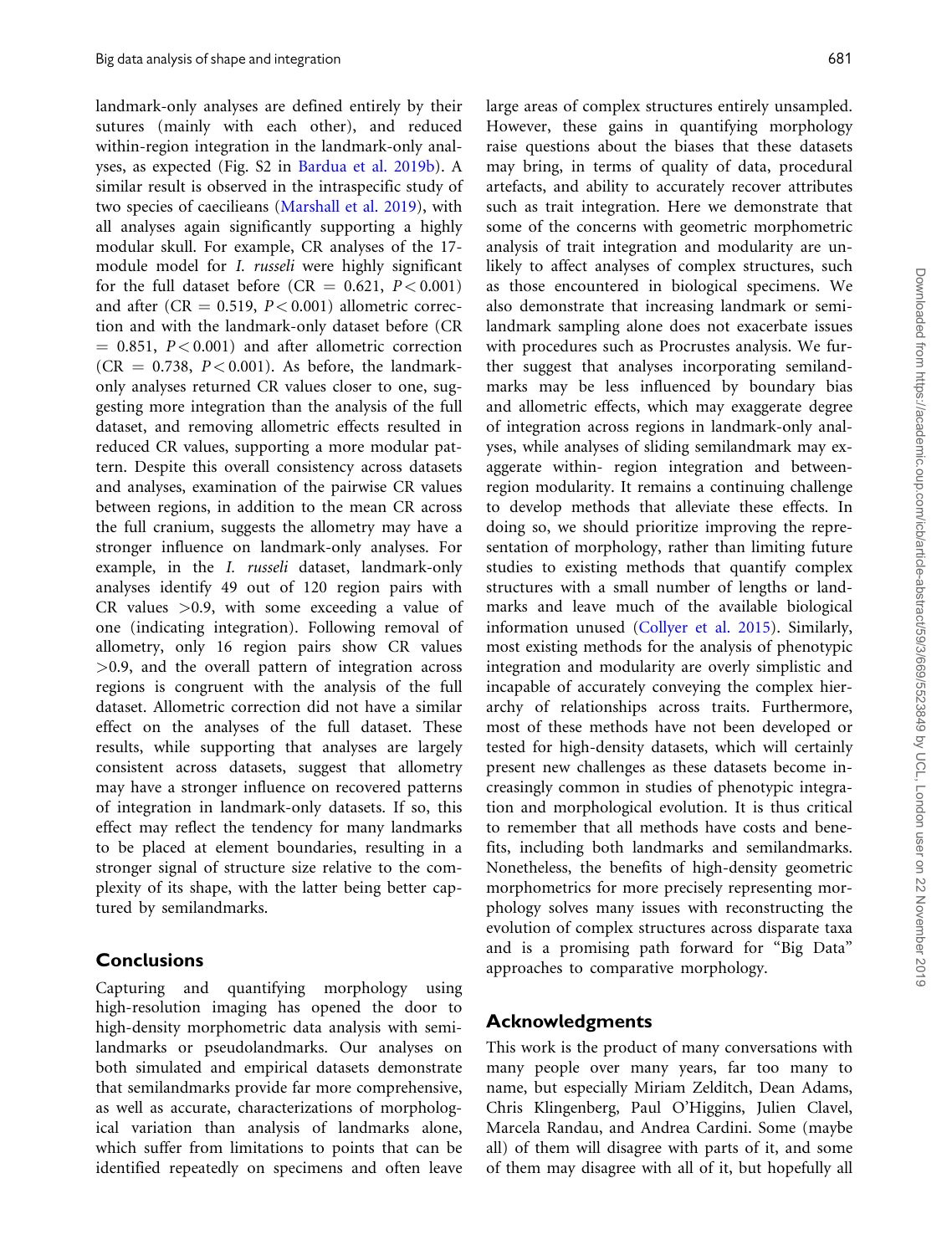<span id="page-13-0"></span>of them do not disagree with all of it. Thank you to SICB and the organizers of the "Big Data" symposium and to the editors and reviewers who offered insightful comments on this work. Most of all, thank you to the people sharing their 3D scans freely online and making this such an exciting time to be a comparative morphologist.

# Funding

This research was funded by European Research Council grant STG-2014-637171 (to A.G.), SYNTHESYS grant FR-TAF-5635 (to R.N.F.), SYNTHESYS grant DE-TAF-6532 (to A.W.), Robert R. Shrock fund from Indiana University (to P.D.P.), an Edward P. Bass Distinguished Scholarship from the Yale Institute of Biospheric Studies (to P.D.P.), and a Paleontological Society Newell Grant (to A.W.).

# References

- Adams D, Rohlf F, Slice D. 2004. Geometric morphometrics: ten years of progress following the 'revolution'. Hystrix 71:5–16.
- Adams DC. 2016. Evaluating modularity in morphometric data: challenges with the RV coefficient and a new test measure. Methods Ecol Evol 7:565–72.
- Adams DC, Rohlf FJ, Slice DE. 2013. A field comes of age: geometric morphometrics in the 21st century. Hystrix 24:7–14.
- Andjelković M, Tomović L, Ivanović A. 2017. Morphological integration of the kinetic skull in Natrix snakes. J Zool 303:188–98.
- Baab KL. 2013. The impact of superimposition choice in geometric morphometric approaches to morphological integration. J Hum Evol 65:689–92.
- Bardua C, Felice RN, Watanabe A, Fabre AC, Goswami A. 2019a. A practical guide to surface sliding semi-landmarks in morphometric analyses. Integr Org Biol. In press.
- Bardua C, Wilkinson M, Gower DJ, Sherratt E, Goswami A. 2019b. Morphological evolution and modularity of the caecilian skull. BMC Evol Biol 19:30.
- Bookstein F, Streissguth A, Sampson P, Connor P, Barr H. 2002. Corpus callosum shape and neuropsychological deficits in adult males with heavy fetal alcohol exposure. Neuroimage 15:233–51.
- Bookstein FL. 1991. Morphometric tools for landmark data: geometry and biology. Cambridge: Cambridge University Press.
- Boyer DM, Puente J, Gladman JT, Glynn C, Mukherjee S, Yapuncich GS, Daubechies I. 2015. A new fully automated approach for aligning and comparing shapes. Anat Rec 298:249–76.
- Bright JA, Marugan-Lobon J, Cobb SN, Rayfield EJ. 2016. The shapes of bird beaks are highly controlled by nondietary factors. Proc Natl Acad Sci U S A 113:5352–7.
- Budd AF, Johnson KG, Potts DC. 1994. Recognizing morphospecies in colonial reef corals. I. Landmark-based methods. Paleobiology 20:484–505.
- Cardini A. 2019. Integration and modularity in Procrustes shape data: is there a risk of spurious results? Evol Biol 46:90–105.
- Collyer ML, Sekora DJ, Adams DC. 2015. A method for analysis of phenotypic change for phenotypes described by high-dimensional data. Heredity 115:357–65.
- Davies TG, Rahman IA, Lautenschlager S, Cunningham JA, Asher RJ, Barrett PM, Bates KT, Bengtson S, Benson RBJ, Boyer DM, Braga J et al. 2017. Open data and digital morphology. Proc R Soc B Biol Sci 284:20170194.
- Du TY, Tissandier S, Larsson H. 2019. Integration and modularity of teleostean pectoral fin shape and its role in the diversification of acanthomorph fishes. Evolution 73:401–11.
- Felice RN, Goswami A. 2018. Developmental origins of mosaic evolution in the avian cranium. Proc Natl Acad Sci U S A 115:555-60.
- Gonzales PN, Barbeito-Andres J, D'Addona LA, Bernal V, Perez SI. 2016. Performance of semi and fully automated approaches for registration of 3D surface coordinates in geometric morphometric data. Am J Phys Anthropol 160:169–78.
- Goswami A, Finarelli JA. 2016. EMMLi: a maximum likelihood approach to the analysis of modularity. Evolution 70:1622–37.
- Goswami A, Polly PD. 2010. Methods for studying morphological integration and modularity. In: Alroy J, Hunt EG, editors. Quantitative methods in paleobiology. Boulder (CO): The Paleontological Society. p. 213–43.
- Gunz P, Mitteroecker P. 2013. Semilandmarks: a method for quantifying curves and surfaces. Hystrix 24:103–9.
- Gunz P, Mitteroecker P, Bookstein FL. 2005. Semilandmarks in three dimensions. In: Slice DE, editor. Modern morphometrics in physical anthropology. Developments in primatology: progress and prospects. Boston (MA): Springer. p. 73–98.
- Jernvall J. 1995. Mammalian molar cusp patterns: developmental mechanisms of diversity. Acta Zool Fenn 198:1–61.
- Klingenberg CP. 2009. Morphometric integration and modularity in configurations of landmarks: tools for evaluating a prior hypotheses. Evol Dev 11:405–21.
- Klingenberg CP, Marugán-Lobón J. 2013. Evolutionary covariation in geometric morphometric data: analyzing integration, modularity and allometry in a phylogenetic context. Syst Biol 62:591–610.
- Kulemeyer C, Asbahr K, Gunz P, Frahnert S, Bairlein F. 2009. Functional morphology and integration of corvid skulls - a 3D geometric morphometric approach. Front Zool 6:2.
- Larouche O, Zelditch ML, Cloutier R. 2018. Modularity promotes morphological divergence in ray-finned fishes. Sci Rep 8:7278.
- Lele S, Richtsmeier JT. 1990. Statistical models in morphometrics: are they realistic? Syst Zool 39:60–9.
- Marshall A, Bardua C, Gower DJ, Wilkinson M, Sherratt E, Goswami A. 2019. High-dimensional 3D morphometric analysis supports conserved static (intraspecific) modularity in caecilian (Amphibia: Gymnophiona) crania. Biol J Linn Soc Lond 126:721.